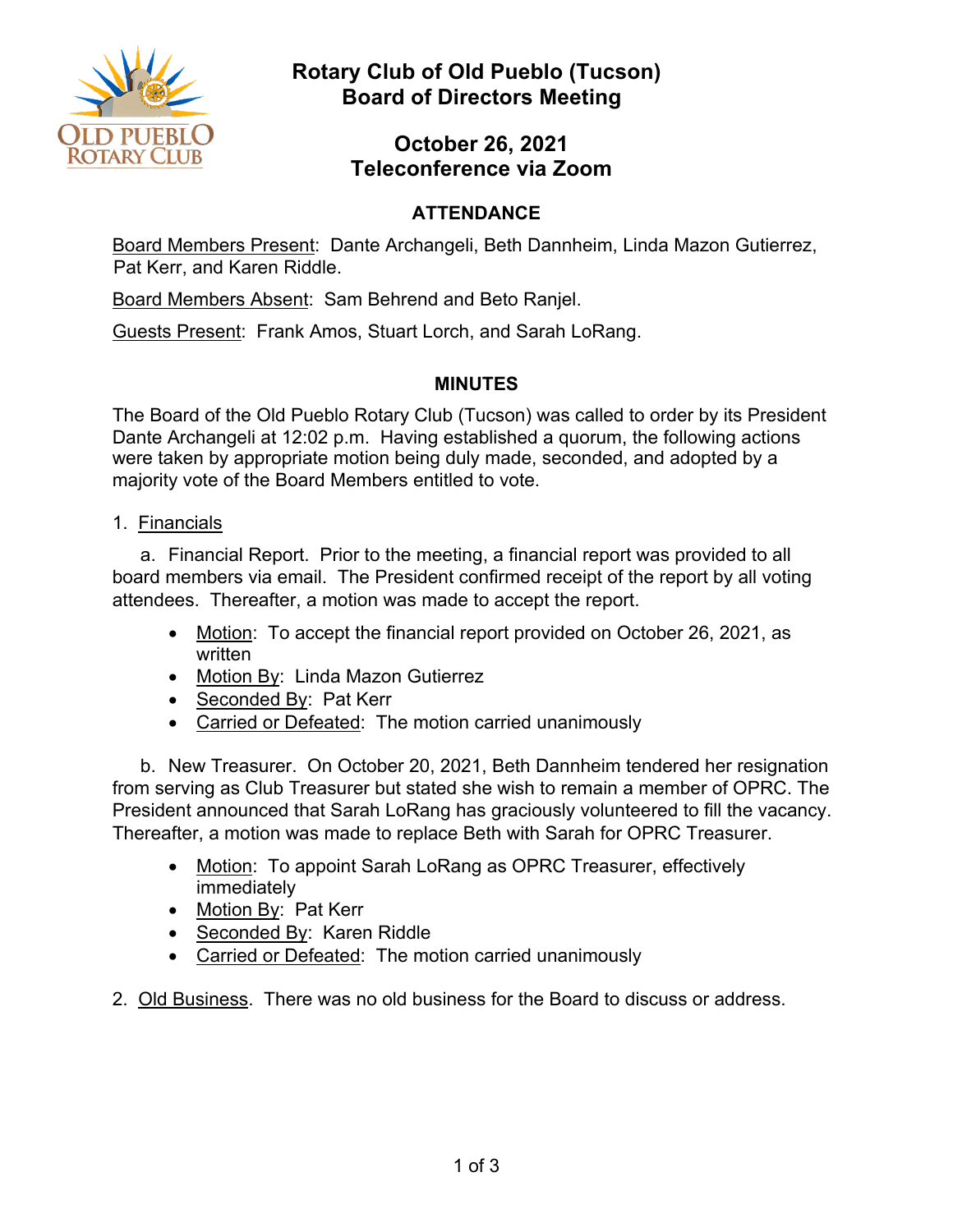

**Rotary Club of Old Pueblo (Tucson) Board of Directors Meeting** 

### **October 26, 2021 Teleconference via Zoom**

#### **MINUTES CONTINUED**

#### 3. New Business.

a. Community Food Bank of Arizona. During the August 24, 2021, OPRC Board Meeting, the Board approved Stuart Lorch's request to designate the third meeting of every month for collecting donation items for the Community Food Bank of Southern Arizona (CFB). Recently, a member raised concerns to the President about whether OPRC should support CFB given CFB's suspected political endorsements. Stuart Lorch informed the Board that CFB is a 501(c)(3) non-profit organization. As such, it is prohibited from supporting any political candidate; however, the organization may endorse political issues or initiatives. CFB's mission is to eradicate hunger now and in the future. Accordingly, CFB contributes approximately \$1 million in grants annually to food pantries, food banks, markets, and other forums that help reduce hunger. CFB recently contributed money to support initiatives to increase the minimum wage in Arizona indicating that an increase in wages will help families with food purchases. There were questions and discussion by the Board and thereafter, the following motion was made:

- Motion: For OPRC to continue supporting the Community Food Bank of Southern Arizona through service and collection of items during the third Tuesday of its monthly meetings
- Motion By: Pat Kerr
- Seconded By: Karen Riddle
- Carried or Defeated: The motion carried unanimously

b. New Meeting Location. The President stated that recent survey results favored La Parrilla Suiza for the Club's regular meeting location. However, it was noted that the location is not favorable for hybrid meetings due to the large amount of background noise which creates an issue for members participating via Zoom. Additionally, La Parrilla Suiza's meeting space is not suitable for membership growth. There was discussion about the survey results and other potential locations. Afterwards, the following motion was made:

- Motion: For OPRC to continue meeting at La Parrilla Suiza until a more suitable location is found
- Motion By: Sarah LoRang
- Seconded By: Pat Kerr
- Carried or Defeated: The motion carried unanimously

Pat Kerr and Karen Riddle stated they would consult with a few venues to come up with additional options for next quarter.